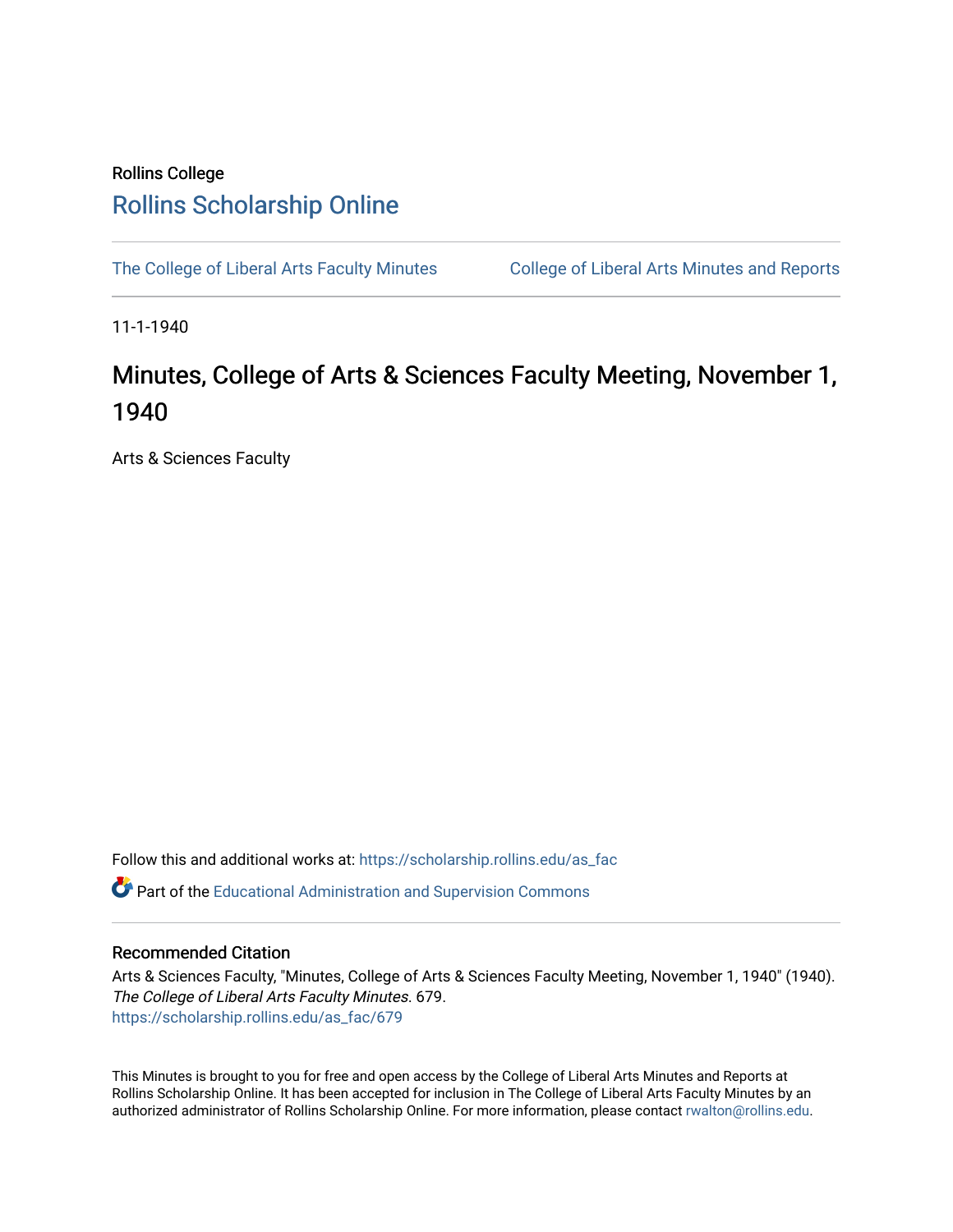## MINUTES OF THE FACULTY for November 1, 1940

 $\ddot{\phantom{0}}$ 

The second meeting of the Rollins College Faculty for the year 1940-41 was called to order by President Holt at 4:00 P.M., Frlday, November 1, in Knowles 523.

The following members of the faculty were present: President Holt, Mr. Allen, Dean Anderson, Mr. H. Bailey, Dr. Beatty, Mr, Burns, Mr. Carter, Mr. Charmbury, Dr. Clarke, Miss Cox, Dean Cleveland, Mrs. Dougherty, Mr. Dougherty, Dr. Feuerstein, Mr. Fischer, Mr. Granberry, Dr. Grover, Mr. Hanna, Dr. Harris, Dr. Hasbrouck, Mr. George Holt, Mr. Honaas, Dr. P. Hutchings, Dr. W. Hutchings, Dr. Kinsler, Mr. Kvam, Mrs. Lamb, Dr. Maser, Dr. Melcher, Mr. Mendell, Miss Moore, Miss Ortmayer, Miss Packham, Dr. Pattee, Miss Ritch, Mr. Siewert, Dr. Smith, Mr. Steel, Mr. Trampler, Miss Treat, Dr. Waddington, Mr. Wattles, Miss Weber, Mr. Weinberg, Dr. Young, Mr. Yust.

Dean Anderson gave the following notices:

There will be no Armistice Day celebration but General Andrews is to speak at chapel on November 10. Thanksgiving Day will be celebrated on November 28, the legal holiday in Florida. There will be only the one day vacation as usual,

No blanket permission for attending the Miami game will be granted, Each student is to follow the usual procedure in obtaining permission for absence from the campus. Lists of the team and the band will be sent to the instructors so that they may have an opportunity to indicate objection in individual cases.

President Holt reported that the faculty committees have been appointed and mimeographed copies will be sent to the faculty.

Dean Anderson announced that the Audio-Visual Education Committee has established a new procedure for admission to the college movies. Students will show their Student Association cards and members of the faculty and staff, including their immediate families, will be issued special cards upon application.

The doctors report that about forty of the faculty and staff have not taken the tuberculin test. Dean Anderson asked that this be done without delay as the old students wlll bo taking tho tost very soon and the doctors will be busy with them. X-rays must be taken if the test shows positive. These cost  $$5.00$  or  $$6.00$ . It is also possible that they may be obtained free from the medical mobile unit which comes through here occasionally.

There are fifteen students registered for the CAA course.

A radio communication course is being given.

Miss Treat announced the First Aid Course. On the motion of Dr. Clarke, seconded by Dr. France, it was voted that one hour seminar credit be given for this course to all students who obtain the certifi-<br>cate.

**185** 

Nov. 1, 1940 ad